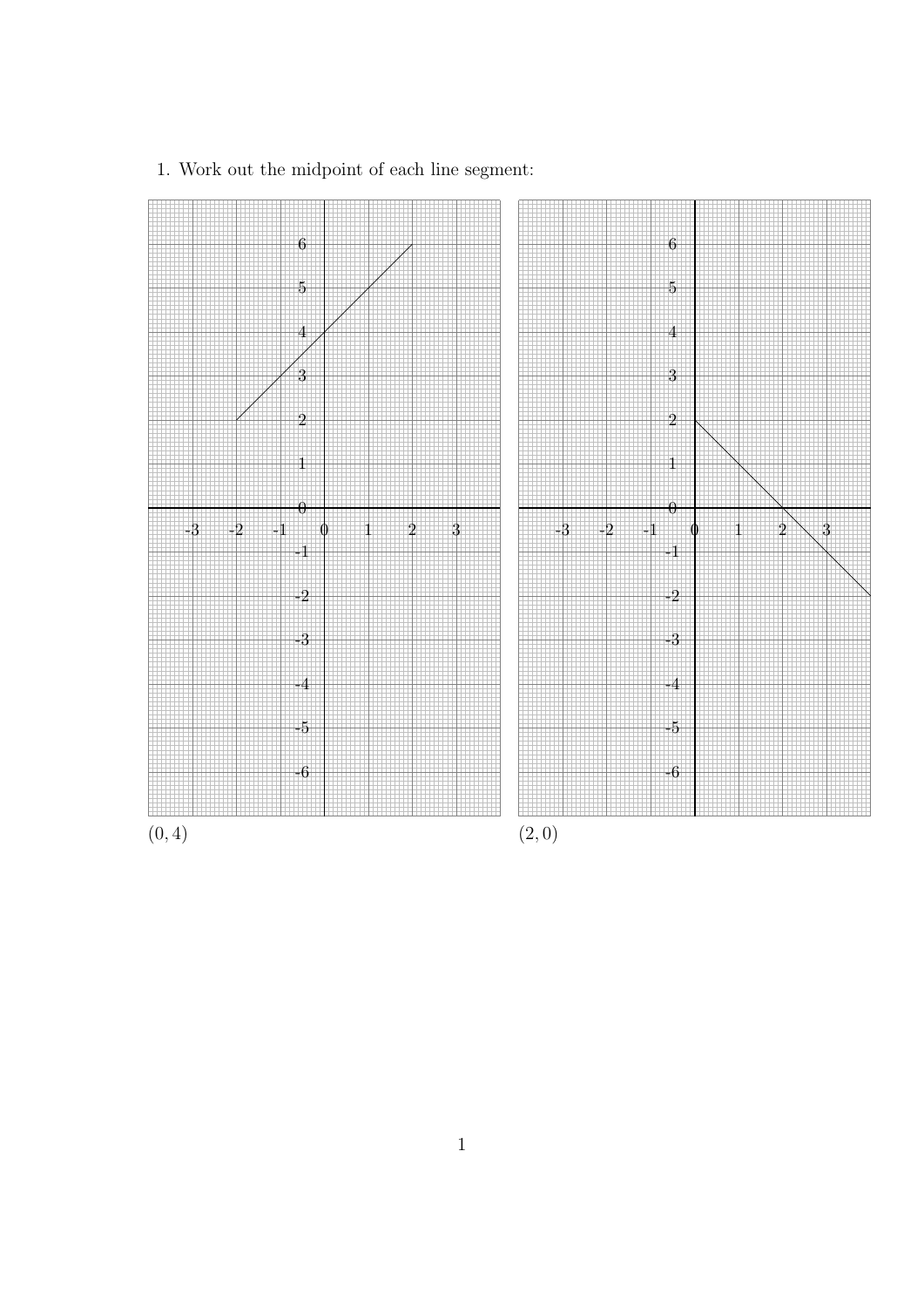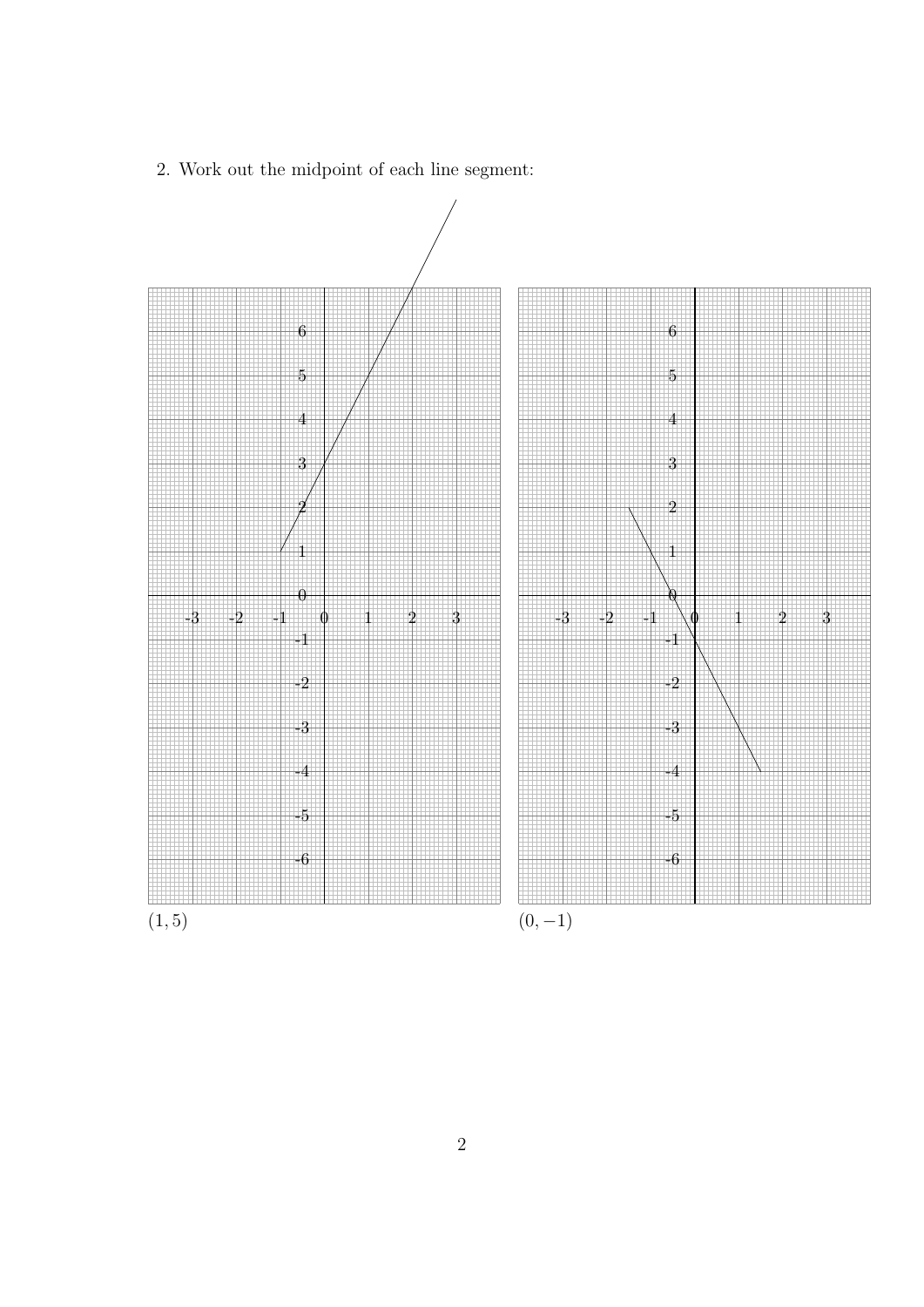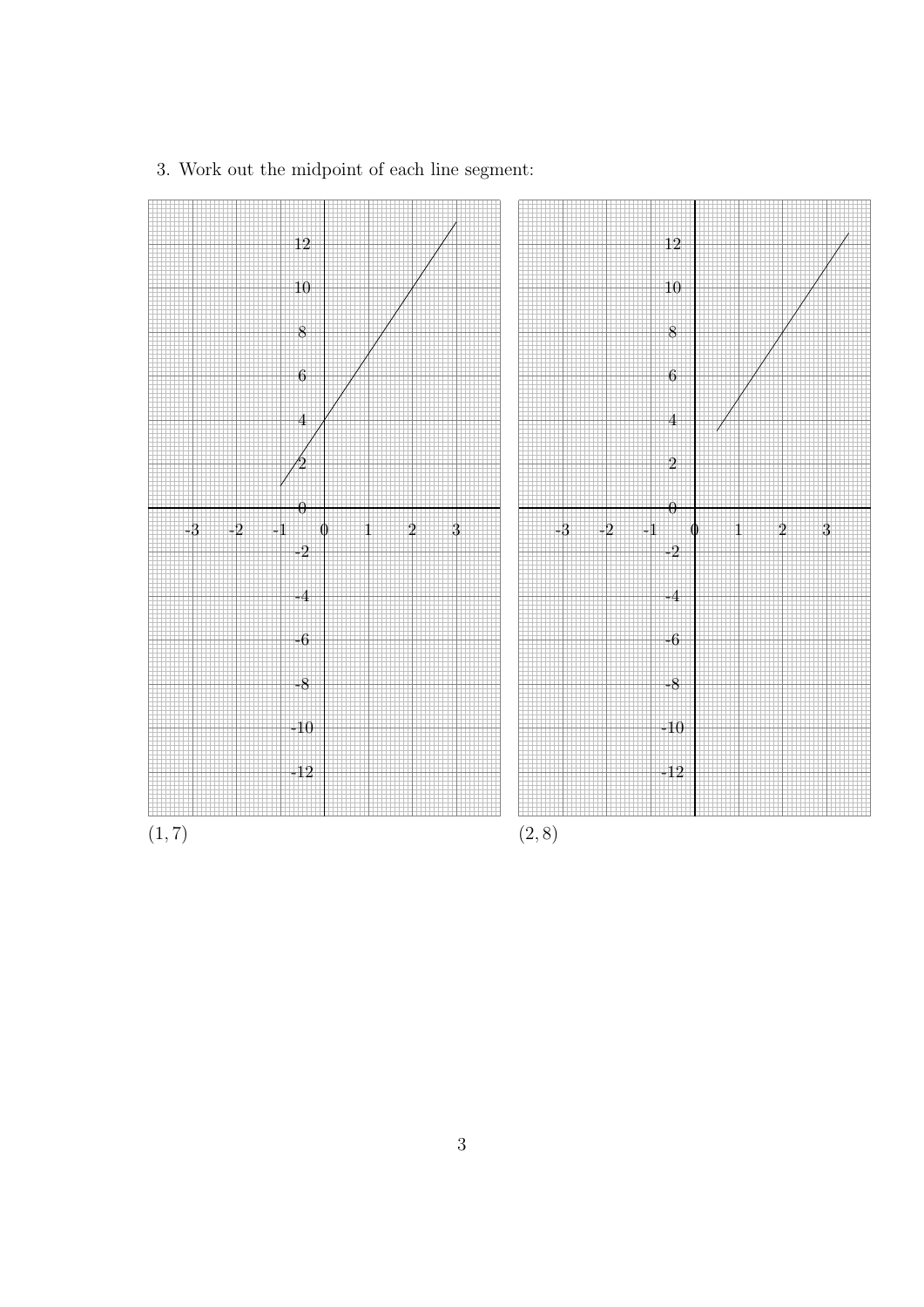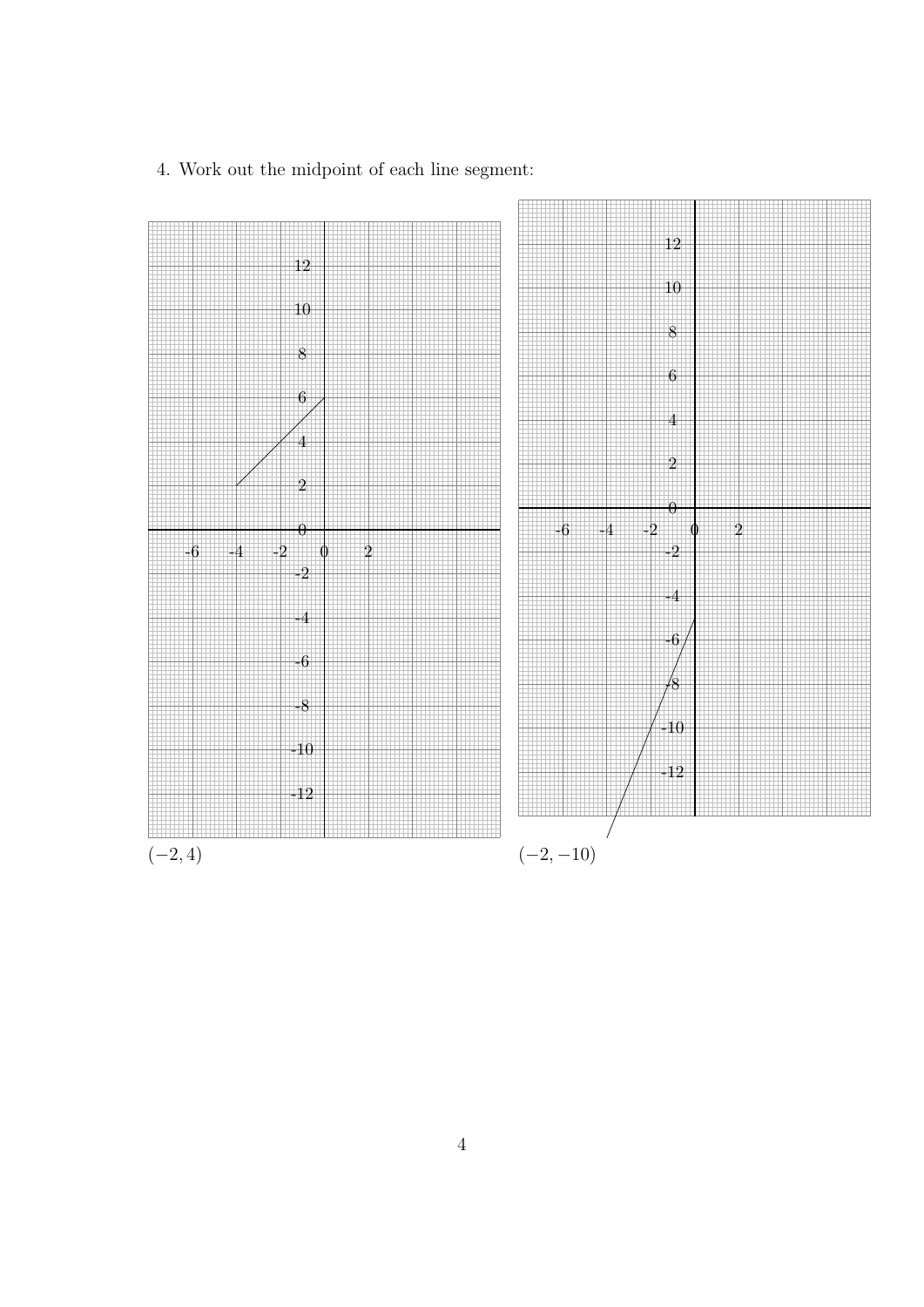

5. Work out the midpoint of each line segment: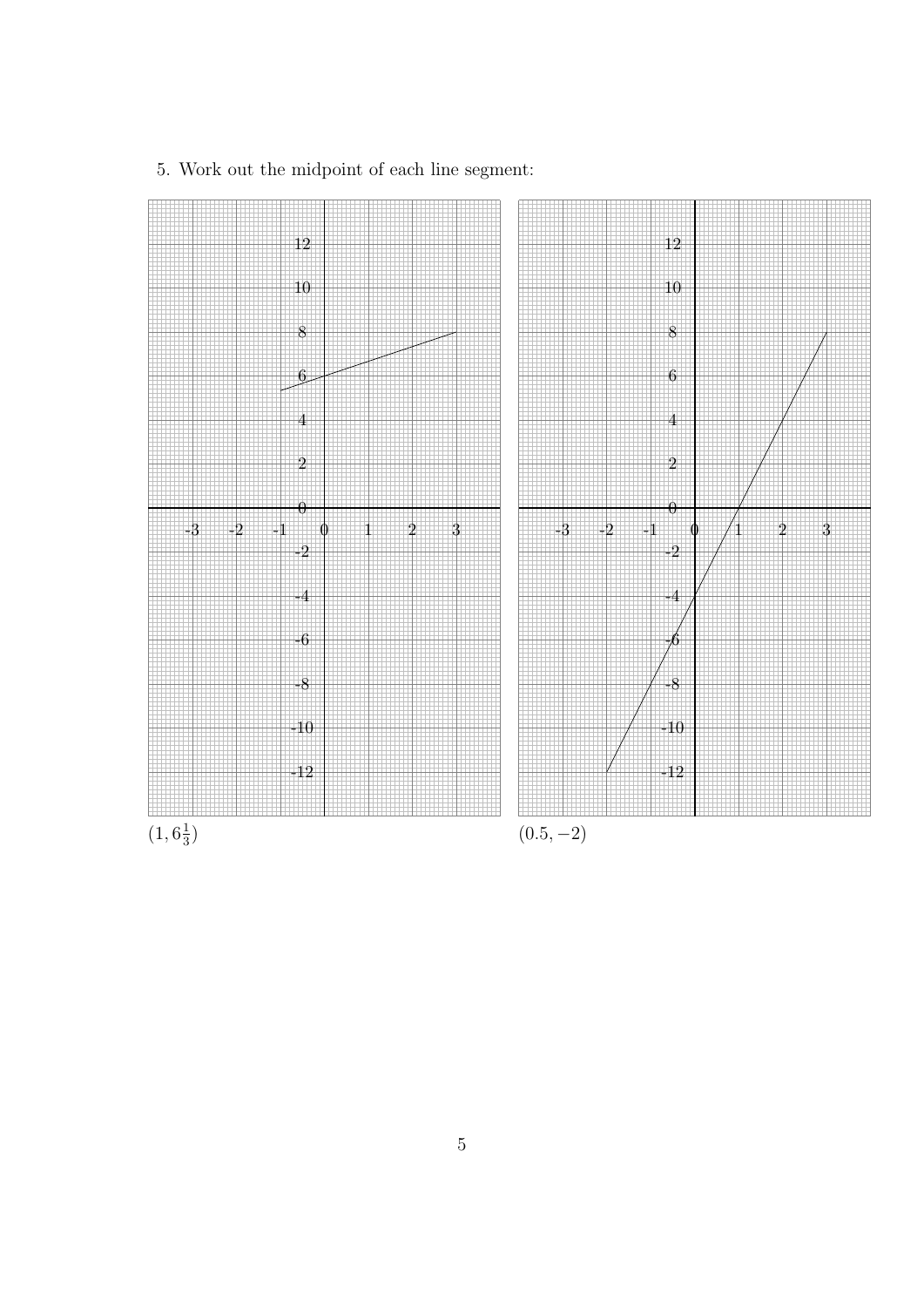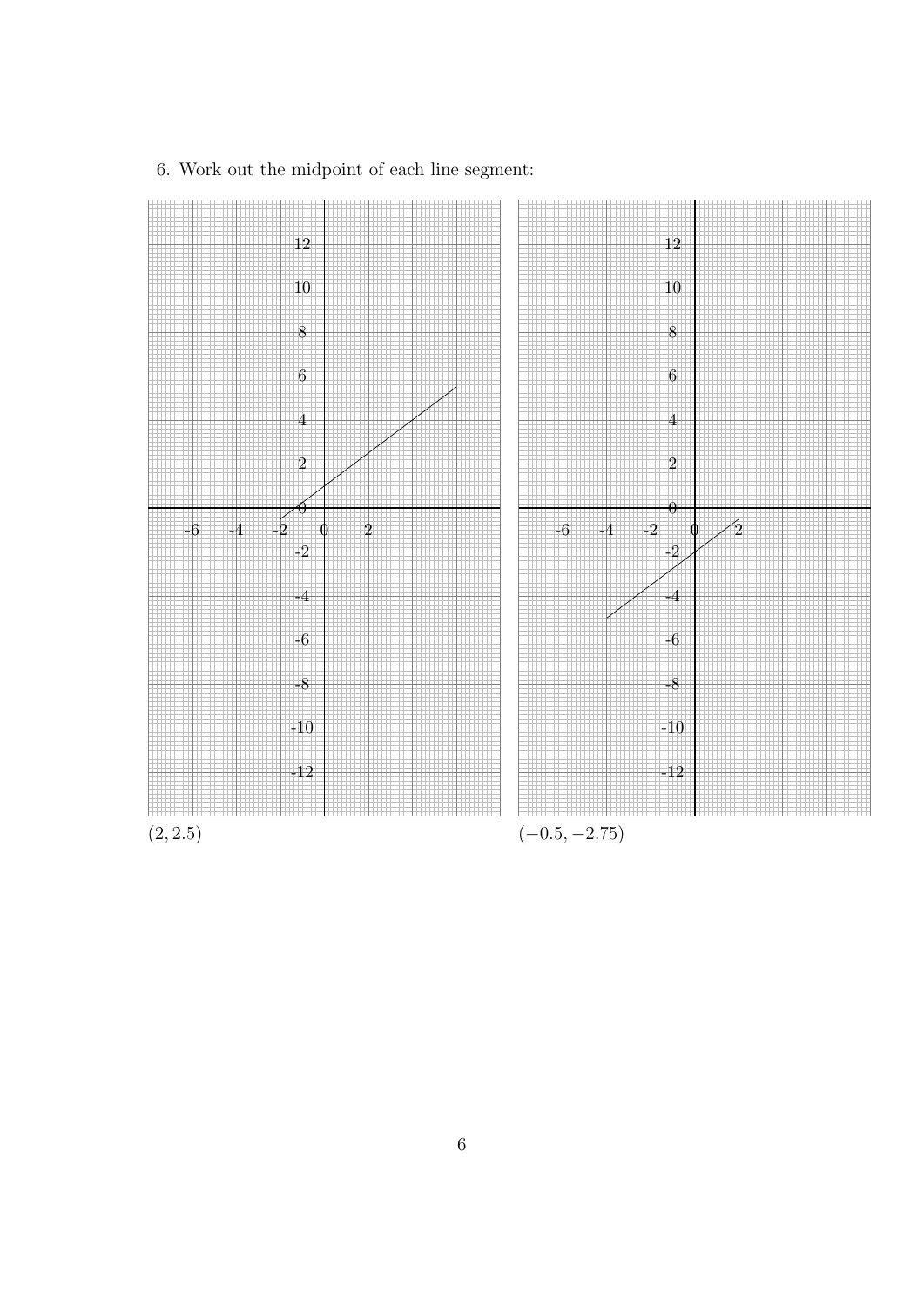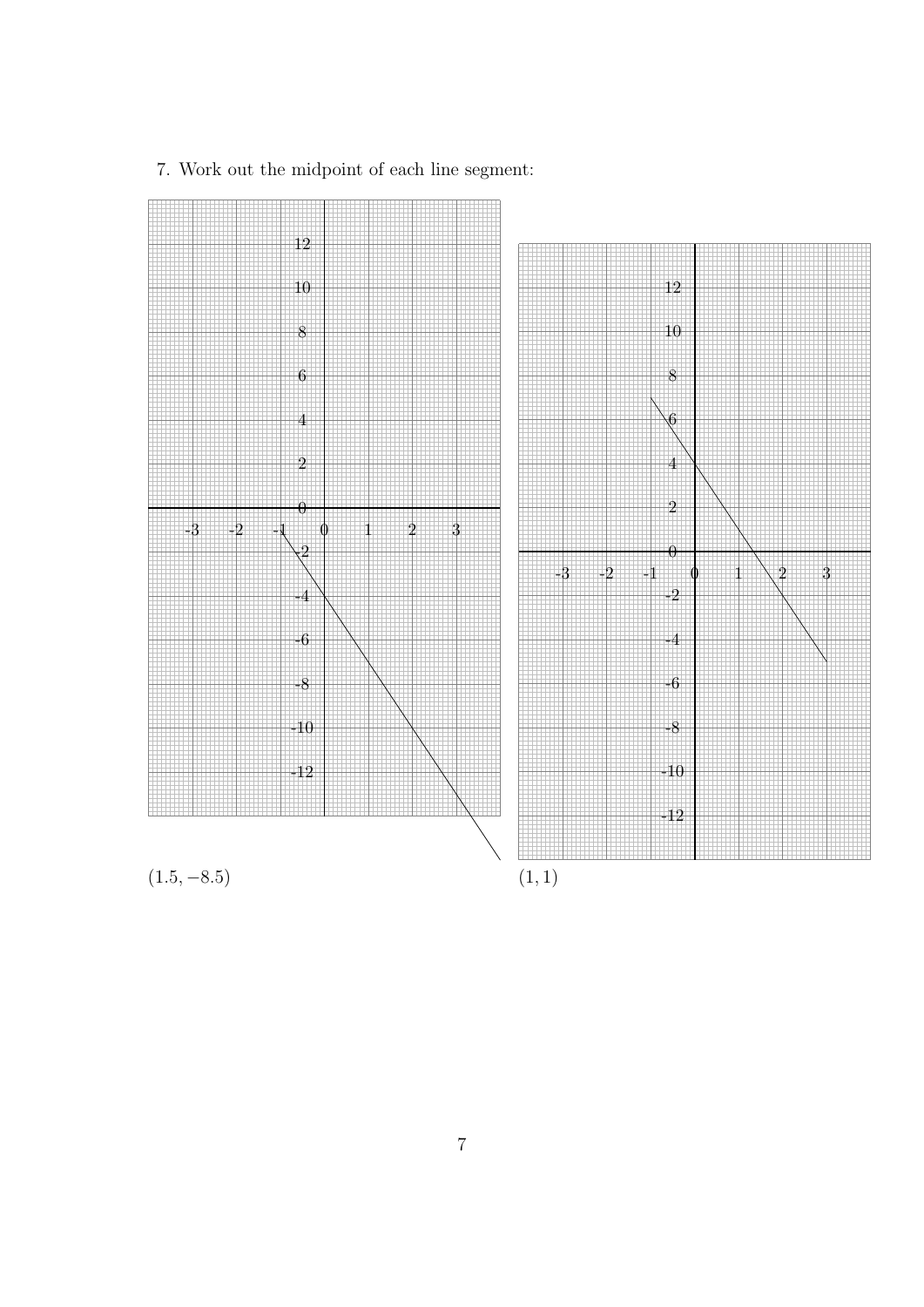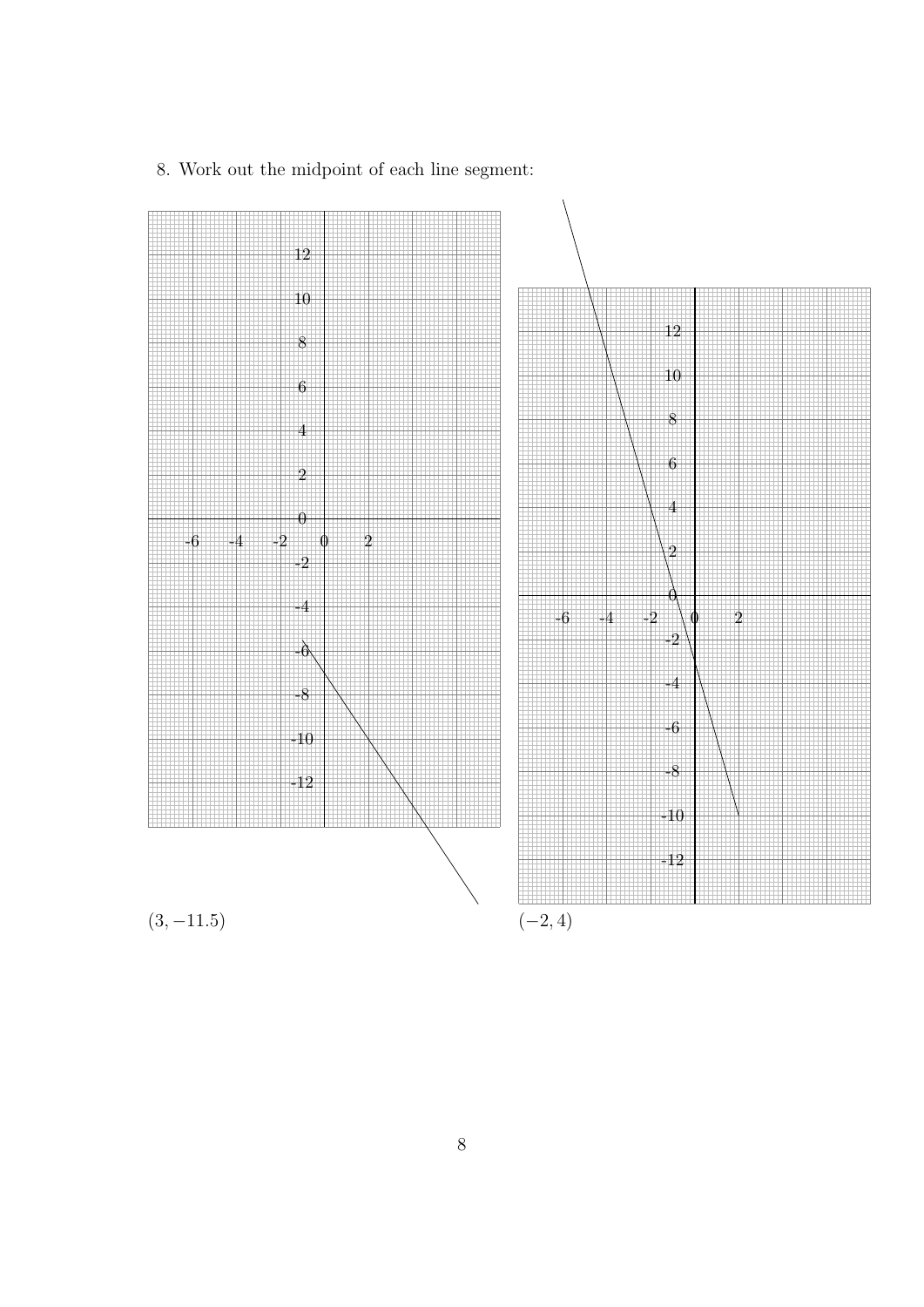

9. Work out the midpoint of each line segment: